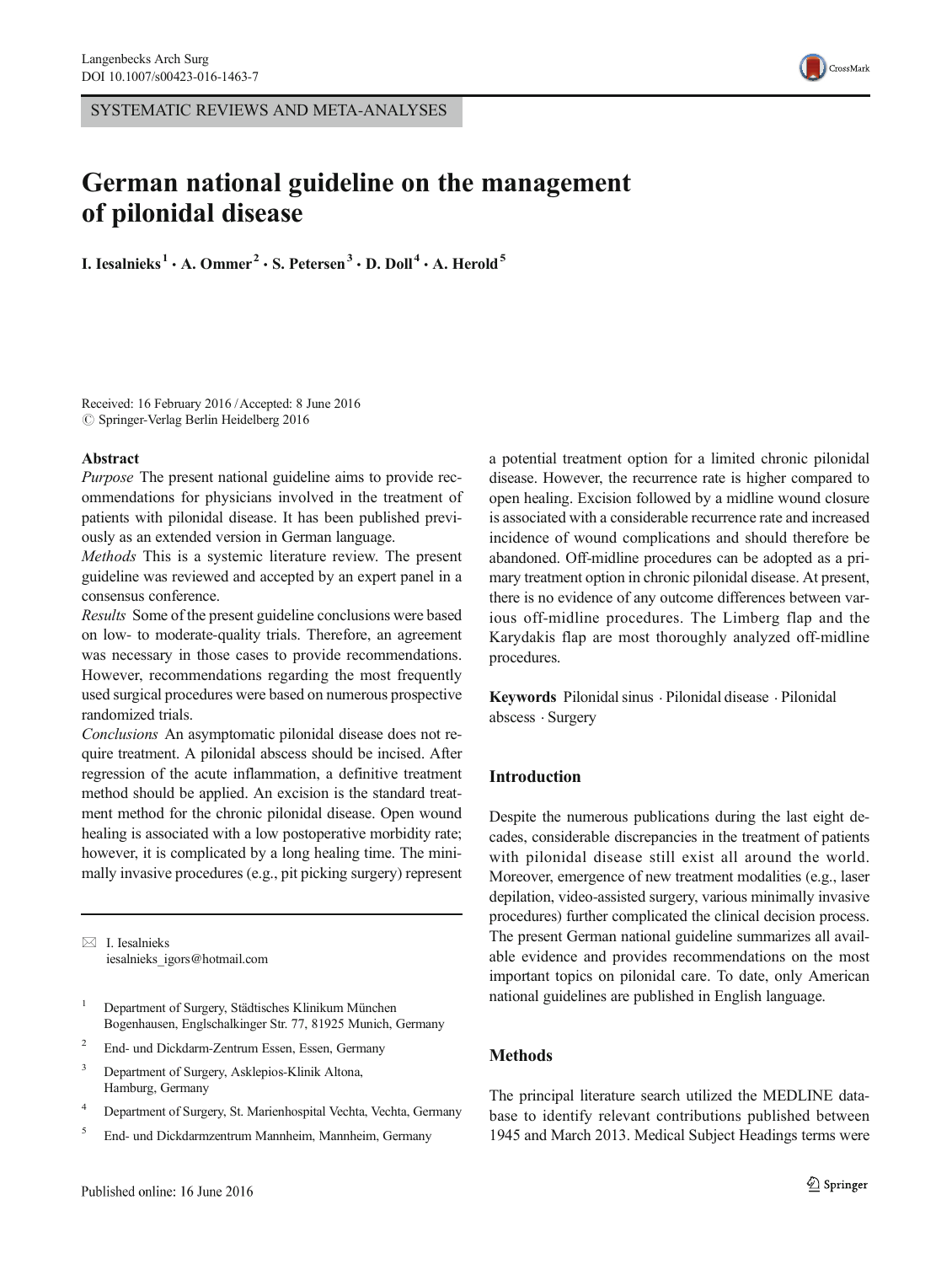used, as were accompanying entry terms for patient group, interventions, and outcomes. Key words included "pilonidal\*" and "sinus." The literature search was conducted through the PubMed portal in two stages, (1) at the beginning of the review process in April 2013 (2) and at the end of April 2014 to update data with the most recent prospective randomized studies' results. Searches were limited to studies published in English and German languages and focusing on human subjects.

Titles and abstracts were screened by individual reviewers to identify potentially relevant articles. Thereafter, full publications were read by two principal reviewers (I.I. and A.O.). Reference lists of all eligible articles were checked for other relevant studies. Relevant papers in German language published in journals not listed in the MEDLINE database after 1990 were included, because the guideline was mainly aimed on medical providers in countries with German language (for detailed description of literature search process, see Fig. 1).

Levels of evidence were assessed according to criteria developed by Centre for Evidence-Based Medicine, Oxford, UK [\[1](#page-7-0)], for Therapy/Prevention/Etiology/Harm questions and using GRADE criteria [[2](#page-7-0)]. The graduation of recommendations is illustrated by Fig. [2](#page-2-0) and Table [1.](#page-2-0) The conclusions of the current guideline were approved at the consensus meeting in Munich in April 2014. The consensus meeting was facilitated by Mrs. C. Muche-Borowski from the Association of the Scientific Medical Societies in Germany (Arbeitsgeme inschaft der Wissenschaftlichen Medizinischen Fachgesell schaften (AWMF)). The AWMF affiliates 173 scientific societies from all specialties of medicine. AWMF represents Germany in the Council for International Organizations of

Medical Sciences (CIOMS) and is authorized to issue national guidelines.

The consensus meeting was attended by all authors of the present manuscript and all relevant representatives of local specialist organizations and societies. Surgical societies—Deutsche Gesellschaft der Koloproktologie (DGK), Berufsverband der Coloproktologen Deutschlands (BCD), Chirurgische Arbeitsgemeinschaft für Coloproktologie (CACP), and der Deutschen Gesellschaft für Allgemein- und Viszeralchirurgie (DGAV)—were represented by all five authors of the present manuscript and by E. Berg, Recklinghausen; D. Bussen, Mannheim; A. Fürst, Regensburg; F. Hetzer, Schaffhausen; T.H. Jacobi, Dresden; G. Osterholzer, Munich; R. Ruppert, Munich; O. Schwandner, Regenburg; M. Sailer, Hamburg; T.H.K. Schiedeck, Ludwigsburg; M. Stoll, Hannover, and B. Strittmatter, Freiburg. The dermatological society—Deutsche Dermatologische Gesellschaft—was represented by B.H. Lenhard, Heidelberg; and C. Breitkopf, Münster. The gastroenterologist society—Deutsche Gesellschaft für Verdauungs- und Stoffwechselkrankheiten—was represented by H. Krammer, Mannheim, and M. Schmidt-Lauber, Oldenburg. The strength of the consensus was defined as demonstrated in Table [2](#page-3-0). The guideline was named a "S3-guideline" in German version meaning an "evidence- and consensus-based guideline" as opposed to an S1-guideline meaning "informal consensus" and an S2-guideline meaning a "formal consensus." The current guideline had been published in 2014 [\[3](#page-7-0)] in German language in coloproctology. However, it did not appear in any PUBMEDcited journal previously. The present manuscript is a shortened English version of the original German guideline; thus, its content was held as close as possible to the German version.

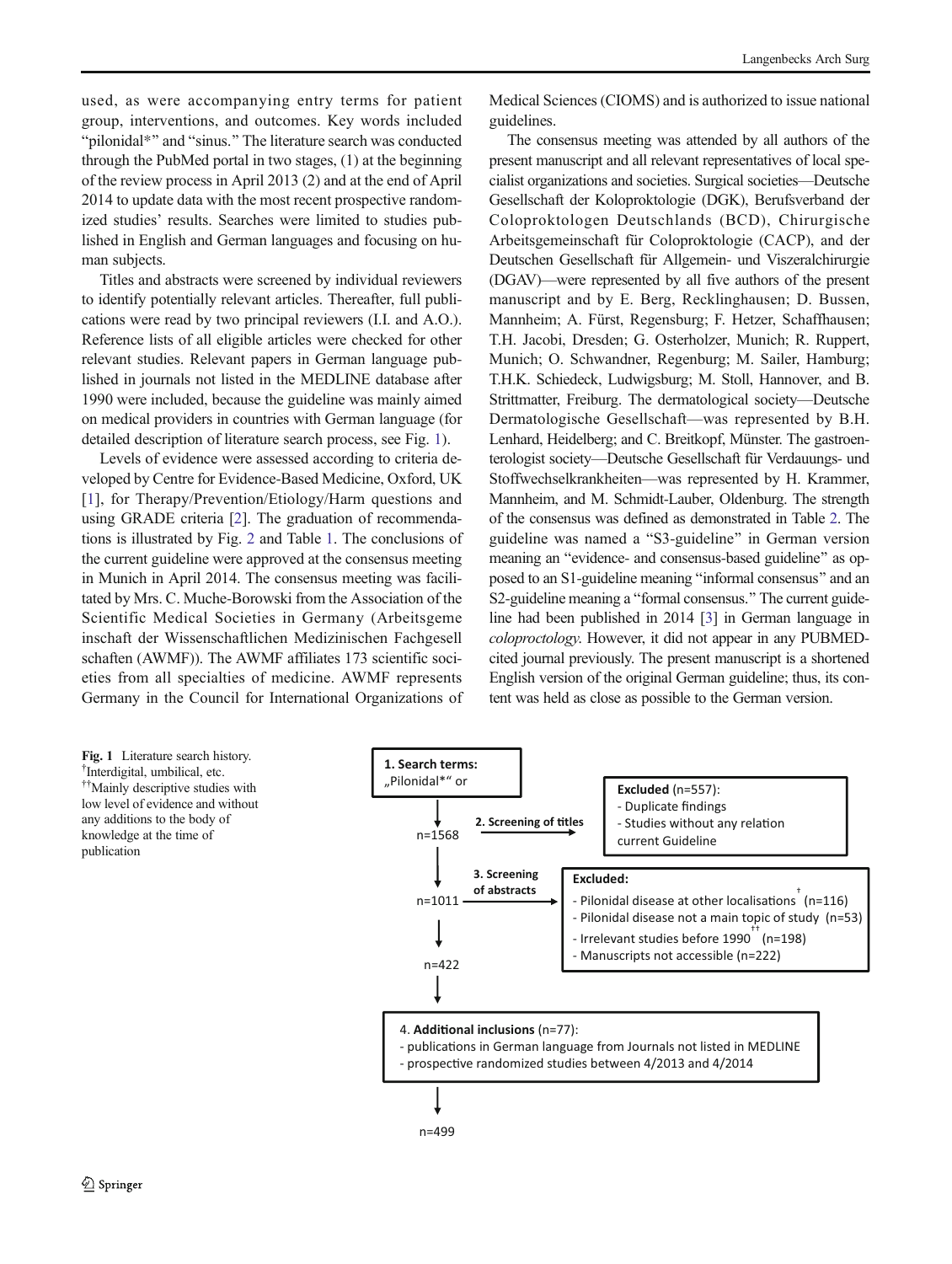<span id="page-2-0"></span>

- Risk/benefit assessment - Ethical, economical, legal aspects - Patients preference - Applicability of study results in local population - Applicability in everyday life

## Treatment of symptomatic and asymptomatic patients

Asymptomatic pilonidal disease is characterized by incidentally detected midline pits causing no complaints to the patient. Treatment of an asymptomatic disease offers no advantages over surgery for symptomatic disease [\[4](#page-8-0)] in regard to recurrence rate. Also, no spontaneous disease progression had been observed in a large-scale observational study [\[5\]](#page-8-0). Thus, surgery for asymptomatic disease could not be advocated.

Symptomatic disease is unlikely to dissolve spontaneously. Thus, surgery is indicated in symptomatic patients.

Summary and recommendations

Asymptomatic patients should not undergo any treatment. Symptomatic patients should be treated surgically.

Level of evidence: Low.

Consensus strength: Strong consensus.

## Acute abscess

Incision and drainage (I+D) is indicated in most cases of acute pilonidal abscess, although a needle aspiration followed by antibiotic treatment had been advocated by some authors [[6,](#page-8-0) [7](#page-8-0)]. Definitive treatment should be conducted after regression of local inflammation. A definitive excision could be undertaken at the time of primary treatment in less extended cases. Healing does occur in some cases following I+D [[8\]](#page-8-0).

Summary and recommendations

I+D is indicated in most patients with pilonidal abscess.

Level of evidence: Low.

Consensus strength: Strong consensus.

## Phenol treatment

Application of liquid or crystallized phenol into the midline pits has been used by some authors to treat pilonidal disease [\[9](#page-8-0)–[16](#page-8-0)]. The proposed mechanism of action is a destruction of pit epithelium by phenol [\[14\]](#page-8-0), thus inducing inflammation and scarring. The treatment could be performed under local anesthesia as outpatient surgery, with reported success rates from 30 to 92 %, although considerable variability in definition of recurrence between studies exists. Patients with pilonidal abscess, purulent discharge, and patients with an extended disease have been excluded by most authors. Also, in some studies [[9](#page-8-0), [11,](#page-8-0) [12,](#page-8-0) [14](#page-8-0)], the follow-up period did not exceed 2 years. Due to its toxicity [[17\]](#page-8-0), treatment by phenol is not allowed by German health authorities (Bundesgesundheitsamt 22.04.1991).

Table 1 Diagram illustrating classification of recommendation

| Grade of recommendation | Description           | Syntax                    |
|-------------------------|-----------------------|---------------------------|
| A                       | Strong recommendation | Shall/shall not be done   |
| B                       | Recommendation        | Should/should not be done |
| $\theta$                | Recommendation open   | Can be considered         |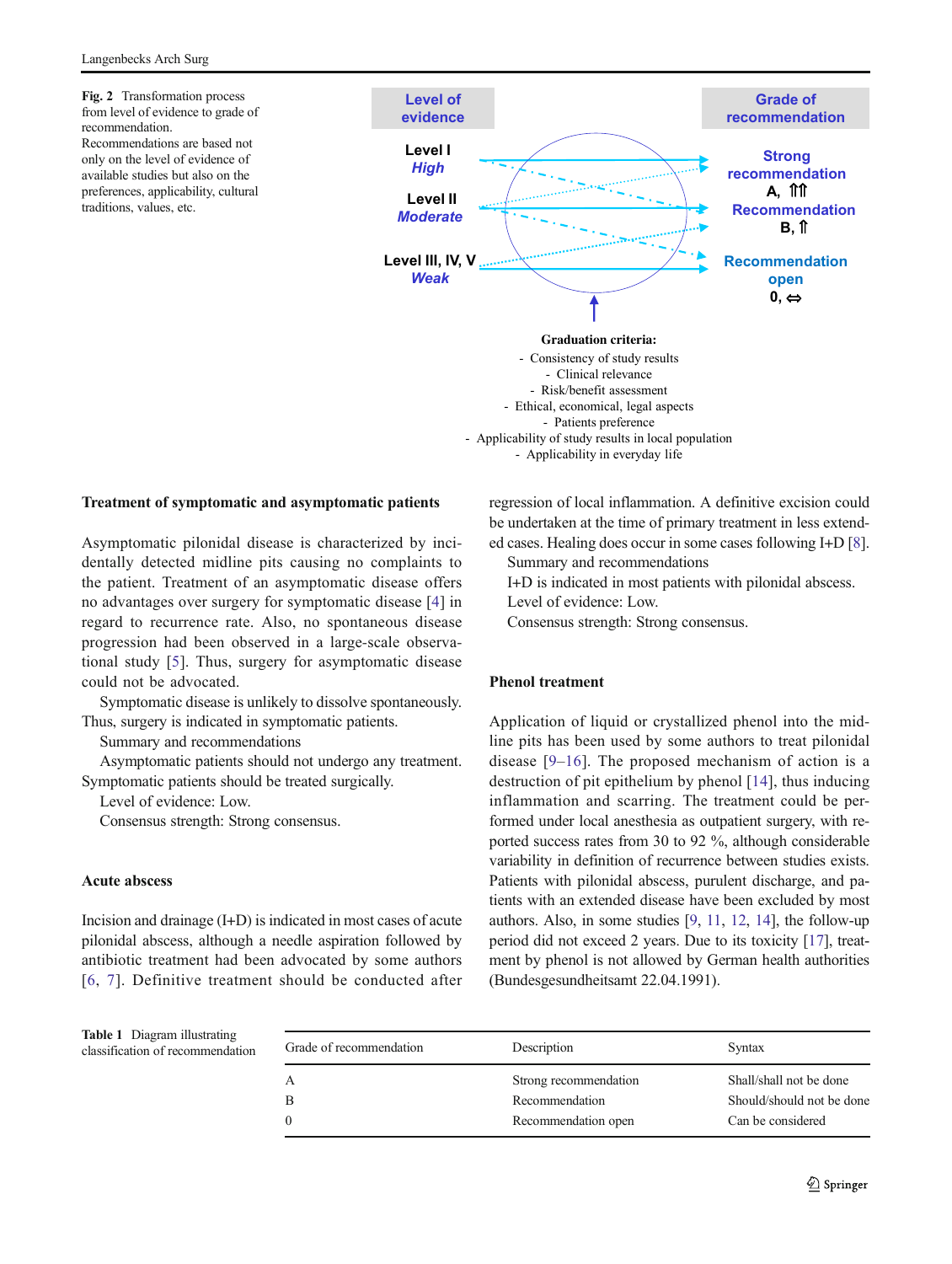#### <span id="page-3-0"></span>Table 2 Definition of consensus strength

| Strong consensus   | Consent by $>95\%$ of meeting participants    |
|--------------------|-----------------------------------------------|
| Consensus          | Consent by $75-95\%$ of meeting participants  |
| Majority agreement | Consent by $50-75\%$ of meeting participants  |
| No consensus       | Consent by $\lt 50\%$ of meeting participants |

Summary and recommendations

Application of phenol could lead to acceptable healing rates in selected patients. However, the human use of phenol has been banned by German health authorities due to its toxicity.

Level of evidence: Low.

Consensus strength: Strong consensus.

## Pit picking

Numerous minimally invasive outpatient procedures to treat pilonidal disease patients have been described since first mention by Lord and Miller 1965 [\[18\]](#page-8-0). Despite some variations in technique and discrepant nomenclature, some common features could be identified in all methods: treatment under local anesthesia, removal or destruction of midline pits, and some type of drainage or cleaning of subcutaneous sinus. Each midline pit was excised down to the underlying cavity in the method described by Lord and Miller [[18](#page-8-0)]. The aim was to remove as little normal skin as possible  $\left(\frac{1}{2} \text{ cm} \text{ to each side}\right)$ of the midline). The subcutaneous cavity was deroofed. No attempt was made to remove the cavity. Hairs were picked by forceps. A similar method was described by J. Bascom 1980 [\[19\]](#page-8-0) as "follicle removal." Later, Bascom used the term "pit picking" [\(www.pilonidal.org](http://www.pilonidal.org)) in personal communication. Today, pit picking is the most popular minimally invasive treatment of pilonidal disease in many countries [\[11,](#page-8-0) [20](#page-8-0)–[25\]](#page-8-0). Crucial steps of the procedure are similar to those described by Lord and Millar. The pit picking method has been used by other authors with minimal variations. Gips et al. [[26\]](#page-8-0) used trephines instead of knife and cleaned the underlying cavity more intensively. Majeski [[24](#page-8-0)] created a small subcutaneous flap including posterior abscess/sinus boundary to isolate the excised pits from sinus cavity. Olmez [\[11\]](#page-8-0) used phenol in combination with pit picking.

Significant differences in recurrence definition exist between authors. Also, most reports are retrospective cohort analyses; thus, the true long-term healing rates are difficult to identify. The recurrence rate 1–5 years after surgery is estimated at 20–25 %. The only prospective randomized study was conducted by Nordon [[20\]](#page-8-0) and compared pit picking (called "Simple Bascom technique") to cleft lift. The recurrence rate was 24 % after 36 months of follow-up in pit picking group.

The most important advantages of pit picking and similar techniques are outpatient treatment, quick healing, short convalescence period, and fast return to work (1–3 days in most cases).

Summary and recommendations

Pit picking and its variations could be used in previously untreated patients with minimal disease. The estimated recurrence rate is 20 to 25 %.

Level of evidence: Low.

Consensus strength: Strong consensus.

Grade of recommendation: 0.

#### Sinusectomy

Sinusectomy was first described by Soll et al. [[27](#page-8-0)] 2008 as "limited excision". The method was named "sinusectomy" by the same authors in their follow-up study 2011 [\[28\]](#page-8-0). The midline pits and sinus are closely excised with the scalpel or scissor following the methylene-marked track. Sinusectomy is performed under local anesthesia in most cases [\[28](#page-8-0)]. The main difference to pit picking and its variations is a complete excision of the sinus tract. The main difference to the traditional excision surgery is a close tracing of the tract instead of wide excision. Others have described similar methods under different nomenclature [[29](#page-8-0)–[32](#page-8-0)]; however, there is a considerable scarcity of data given the fact that only few author groups published on the procedure since its first description 2008.

The reported recurrence rates after a follow-up period of 20 to 43 months are promising: 1.6–7 %. The method is limited to patients with less than three pits. Two prospective randomized studies from Egypt  $[30, 32]$  $[30, 32]$  $[30, 32]$  $[30, 32]$  compared sinusectomy ("sinus excision") to traditional excision with or without marsupialization. In one study [[32](#page-8-0)], sinus tracts could not be traced in 13 % of patients, which led to a conversion to wide excision technique. The recurrence rate was 0 % after 10 months in one [\[30\]](#page-8-0) and 3 % after >15 months in a second [\[32](#page-8-0)] study.

Summary and recommendations

Sinusectomy (and similar procedures) is a promising minimally invasive method limited to patients with one to three midline pits. However, there is still a considerable scarcity of data to draw definite conclusions.

Level of evidence: Low.

Consensus strength: Strong consensus.

#### Excision and open wound healing

Open healing is the method most frequently used in the world, also in Germany. Despite some technical variations, basic steps are similar in most cases: marking sinus tracks by methylene blue followed by a complete excision of all marked tracks leaving an open wound to secondary healing. The method is simple, easy to learn, and reproducible. The main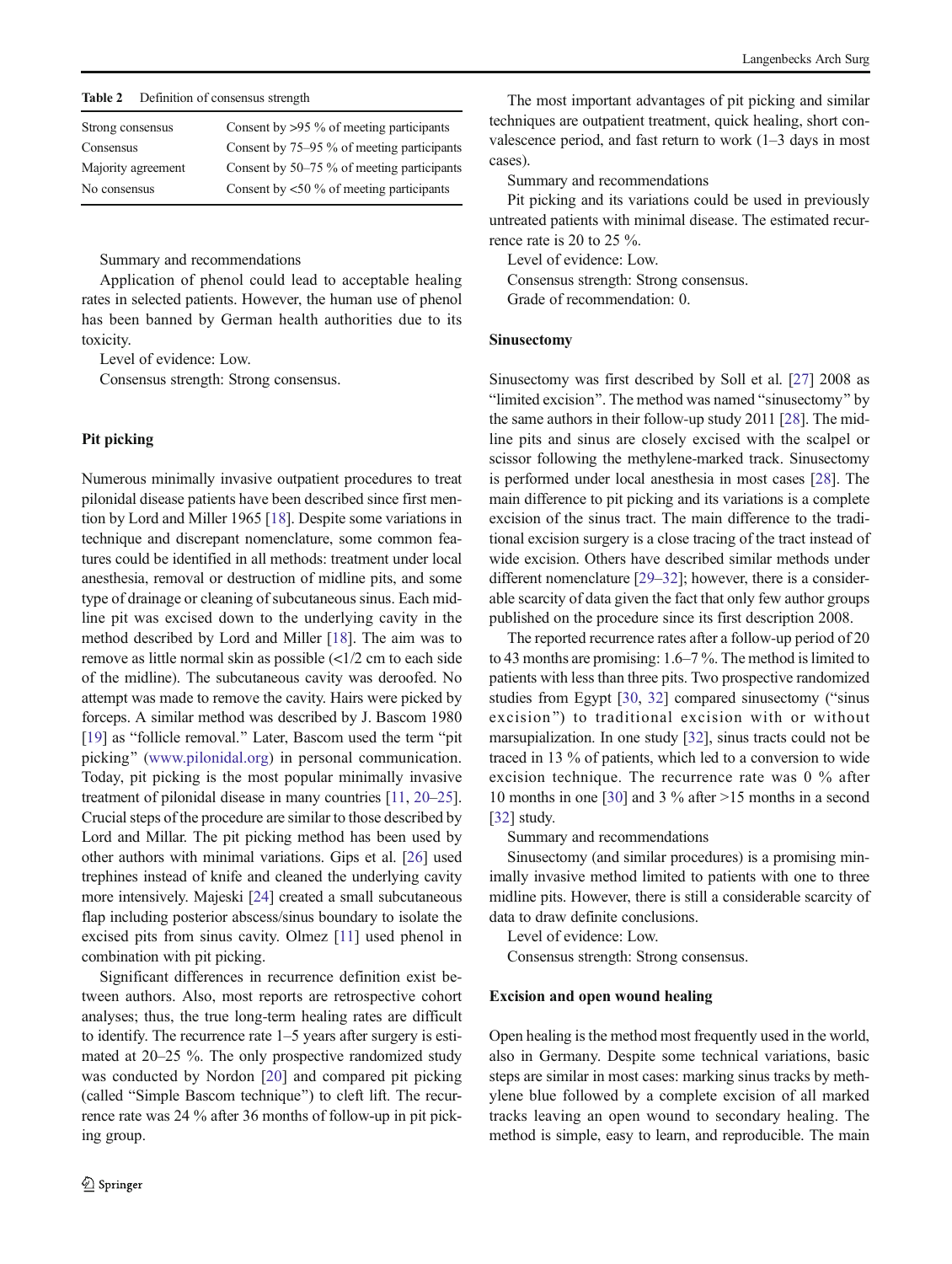disadvantage is a time to complete healing of 1.5 to 3 months and a delayed return to work. There is a wide variety in published recurrence rates: from as low as 2–6 % [\[32](#page-8-0)–[39](#page-8-0)] to 15– 35 % [\[40](#page-8-0)–[48\]](#page-9-0). The discrepancies between reported recurrence rates are most likely explained by patient selection (including or excluding previously operated patients) and varying recurrence definitions. The recurrence rates tend to be relatively low if only "a new pilonidal disease after complete wound healing" is considered to be a recurrent disease [[49](#page-9-0)–[52](#page-9-0)]. However, numerous patients undergo repeat surgery for unhealed wounds after excision and open healing. The recurrence rate increases considerably when those cases are included into calculation [\[53](#page-9-0)–[55\]](#page-9-0). In most included studies, the follow-up period rarely exceeded 20–36 months. The reported recurrence rates varied between 2 and 21 % in studies with follow-up period of at least 50 months [[39](#page-8-0), [55](#page-9-0)].

Numerous randomized studies with a follow-up period of 12 to 36 months compared open healing to midline closure [\[40](#page-8-0), [50,](#page-9-0) [56](#page-9-0), [57\]](#page-9-0) and three compared open healing to offmidline techniques—Z-plasty [[34\]](#page-8-0), the Limberg flap [\[44](#page-8-0)], and the Karydakis flap [[58\]](#page-9-0). Increased recurrence rate [\[44,](#page-8-0) [58\]](#page-9-0), prolonged healing time [\[34,](#page-8-0) [58](#page-9-0)], and delayed return to work [\[58\]](#page-9-0) were reported after open healing as compared to off-midline procedures. Nevertheless, a Cochrane report by Al-Khamis 2010 [[59](#page-9-0)] did not assert clear advantages of off-midline procedures over open healing. However, studies of Keshavari [\[58\]](#page-9-0) and Jamal [\[44\]](#page-8-0) appeared after the Cochrane review was published 2010.

Summary and recommendations

Open healing is still considered to be a "golden standard"<sup>1</sup> in Germany. Prolonged wound healing and delayed return to work as compared to off-midline procedures are drawbacks. The method is simple and easy reproducible.

Level of evidence: High.

Grade of recommendation: A.

Consensus strength: Strong consensus.

## Marsupialization

Excision and marsupialization were first described by Abramson 1954 [[60](#page-9-0)]. The idea of marsupialization is to reduce the midline defect after sinus excision. The width of the resulting wound left to open healing is 1–2 cm. The reported incidence of the recurrent disease is low—0 to 10  $\%$  [\[47](#page-9-0), [61](#page-9-0), [62\]](#page-9-0), although the follow-up period was not mentioned in some studies [\[47,](#page-9-0) [62\]](#page-9-0). Time to healing was shown to be 3–4 weeks [\[63,](#page-9-0) [64](#page-9-0)], and the time to return to work  $0.5-1.5$  months  $[35, 55, 61]$  $[35, 55, 61]$  $[35, 55, 61]$  $[35, 55, 61]$  $[35, 55, 61]$ . Three randomized studies compared marsupialization to other

methods—midline closure [[65\]](#page-9-0), sinusectomy [[30\]](#page-8-0), and the Limberg flap [\[66\]](#page-9-0). The recurrence rate after a follow-up period between 10 and 24 months was lower after marsupialization as compared to midline closure, but it was comparable to the Limberg flap. However, there was a faster return to work after the Limberg flap.

Summary and recommendations

Disadvantages of the open healing are not completely eliminated by marsupialization. The consensus group agreed that marsupialization should be abandoned due to postoperative pain and unfavorable cosmetic results.

Level of evidence: Low.

Consensus strength: Strong consensus.

## Midline closure

Parallel to open healing, midline closure is the second most frequently used treatment of pilonidal disease worldwide. The surgical technique is a complete excision of methylene blue marked tracks followed by a two-layer midline wound closure. The healing time is shortened significantly as compared to open healing [[59](#page-9-0)]; however, there is a considerable incidence of wound dehiscence ranging between 14 and 74 % [\[38](#page-8-0), [67](#page-9-0)–[78](#page-9-0)]. Several randomized studies compared midline closure to open healing [\[40](#page-8-0), [50,](#page-9-0) [56](#page-9-0), [57](#page-9-0)]. The recurrence rate after 12 to 36 months was increased after midline closure in all those studies; however, the difference was statistically significant only in one [[40](#page-8-0)]. Some recent randomized trials compared midline closure to Limberg flap [[67,](#page-9-0) [75,](#page-9-0) [78](#page-9-0)–[80](#page-9-0)] demonstrating increased wound dehiscence rate (11–23 % after midline closure vs. 0–15 % after Limberg flap) and recurrence rate  $(4-45\% \text{ vs. } 0-4\%)$  in patients undergoing midline closure. Recent meta-analysis recommended to abandon the midline closure due to frequent wound problems and increased recurrence rate [\[59](#page-9-0)].

Summary and recommendations

Midline wound closure should be abandoned due to a high rate of wound dehiscence and high recurrence rate.

Level of evidence: High. Consensus strength: Strong consensus. Grade of recommendation: A.

#### Frequently used off-midline procedures

The term "off-midline procedure" is used for various surgical methods, which all result in a wound closed away from midline. It includes plastic procedures and advancement flaps.

The shift from complete excision as the preferred method to treat pilonidal disease to a change of local healing conditions began after World War II. David H. Patey [\[81](#page-9-0)] proposed in 1946: "No longer need such emphasis be laid on the extent of the primary excision. …. The main emphasis in treatment

 $1$  The statetment "Open healing is golden standard in Germany" was based purely on consensus and not on scientific data. Ninety-three percent of participants of consensus meeting voted to include this sentence despite a lack of data supporting this declaration.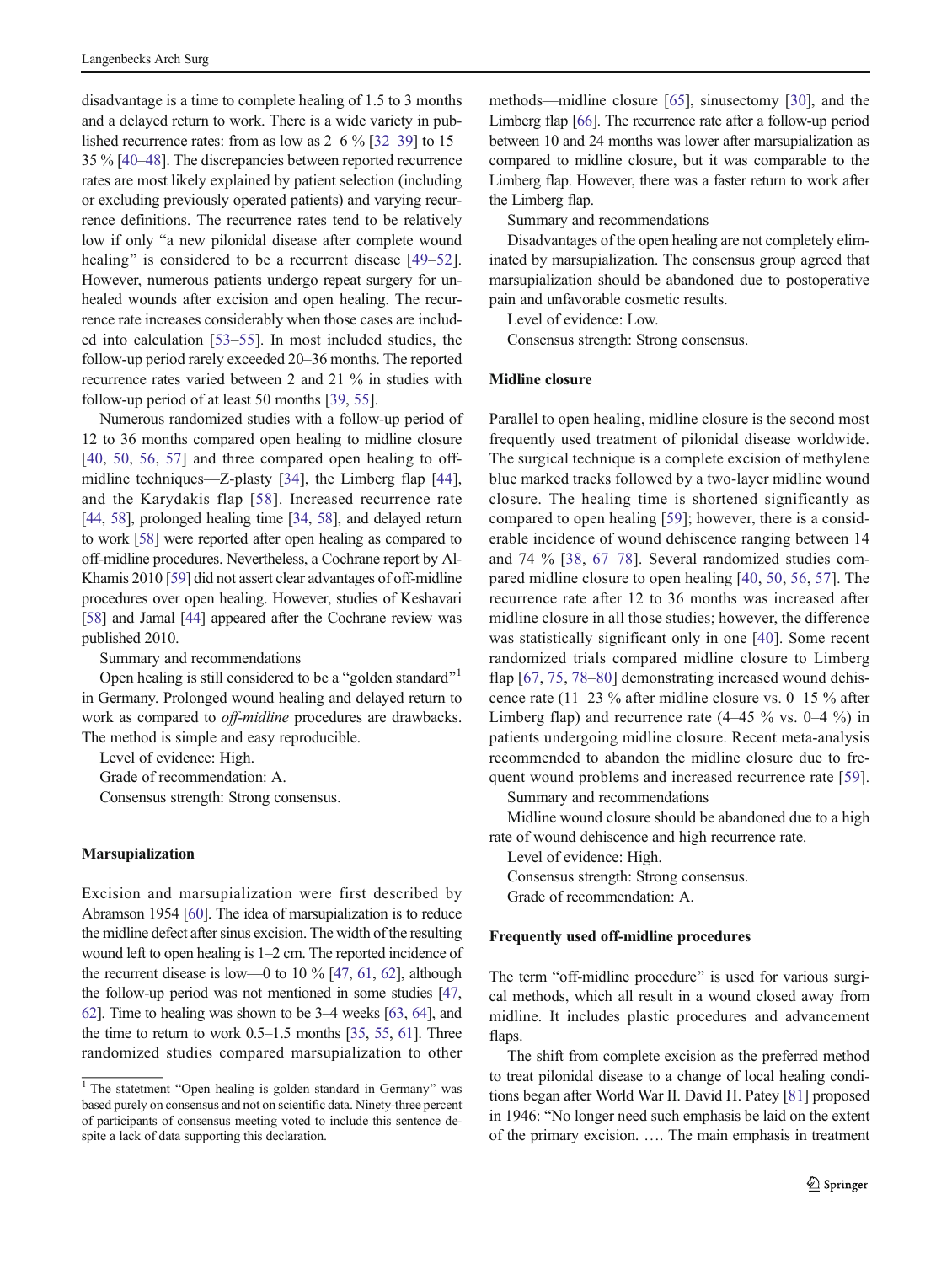becomes transferred to securing healing of a chronic infective condition." John Bascom [[82\]](#page-9-0) supposed that moisture and anaerobic conditions in the depth of the natal cleft create an environment friendly to bacteria and result in maceration of the epidermis, loss of its natural barrier function, and impaired wound healing. Various techniques aiming at a wound closure away from the depth of the natal cleft have been used since the 1950s [[83,](#page-9-0) [84](#page-9-0)]. Three off-midline procedures gained the most popularity: the Karydakis flap [\[85\]](#page-9-0), the Limberg flap [[86](#page-9-0)], and cleft lift [[82\]](#page-9-0). The off-midline procedures avoid the disadvantages of open healing. The recurrence rates 12–36 months following off-midline procedures are reported to range between 0 and 6 % in most publications [[20](#page-8-0), [41](#page-8-0), [79,](#page-9-0) [87](#page-9-0)–[98](#page-10-0)]. The incidence of wound complications—mostly seroma and wound dehiscence—varies between 8 and 45 %. In the classic Limberg flap as it was used until the beginning of the new millennium, the lower part of the suture line was placed in the natal cleft leading to wound breakdown and recurrences in some cases. A modification of the procedure was established recently and is used by most authors today. In the modified Limberg flap, the excision is extended laterally 2–2.5 cm to the midline, avoiding any contact of the wound to natal cleft [\[89,](#page-9-0) [99](#page-10-0), [100\]](#page-10-0).

Off-midline procedures were shown to be associated with better wound healing and lower rates of recurrence than midline closure in the Cochrane Review 2010 [\[59](#page-9-0)]. The same meta-analyses demonstrated faster wound healing than after excision and open healing. As mentioned above, recent prospective randomized studies [[44](#page-8-0), [58\]](#page-9-0) demonstrated significantly reduced recurrence rates after the Karydakis flap and Limberg flap, respectively, compared to open healing. Six randomized studies compared the Karydakis flap to the Limberg flap [\[89](#page-9-0), [96](#page-10-0), [101](#page-10-0)–[103\]](#page-10-0) the recurrence rates were similar for both procedures in five of six studies. The wound healing was better after the Karydakis flap in two studies [[89](#page-9-0), [96\]](#page-10-0) and after the Limberg flap in two studies [\[100](#page-10-0), [102\]](#page-10-0). In two studies [\[89](#page-9-0), [103](#page-10-0)], more patients were satisfied with cosmetic results after the Karydakis flap than after the Limberg flap. Prospective randomized studies comparing cleft lift to the Karydakis flap and Limberg flap are lacking.

### Summary and recommendations

Off-midline procedures are associated with lower recurrence rates than midline closure and shorter time to complete wound healing and faster return to work than open healing. There are no significant outcome differences between three most frequently used off-midline procedures—the Karydakis flap, cleft lift, and the Limberg flap. One of these three procedures should be chosen if an off-midline procedure is the desired surgical option. The modified Limberg flap should be preferred over the classic Limberg flap.

Level of evidence: High.

Consensus strength: Strong consensus.

Grade of recommendation: A.

#### Rarely used off-midline procedures

Numerous other off-midline procedures exist—V-Y-flap [\[104,](#page-10-0) [105\]](#page-10-0), Z-plasty [[84](#page-9-0), [106](#page-10-0)], the Dufourmentel flap [\[107,](#page-10-0) [108\]](#page-10-0), diverse rotational flaps [\[109](#page-10-0)–[111\]](#page-10-0), etc. The natal cleft is obliterated and the wound lateralized by all methods. The majority of reported results are similar to that after the Karydakis flap, the Limberg flap, and cleft lift. There is a lack of randomized studies, and almost all reports are retrospective series.

Summary and recommendations

Rarely used off-midline procedures play only a limited role in Germany.

Level of evidence: Low.

Consensus strength: Strong consensus.

### Method of anesthesia

In a randomized study by Naja [[112](#page-10-0)], 60 pilonidal patients undergoing excision and open healing or excision and midline closure were assigned to receive general or local anesthesia. Patients in the general anesthesia group spent significantly more time in the recovery room than did patients in the local anesthesia group. Sixty-seven percent of the patients in the local anesthesia group were discharged on the day of surgery compared to only 17 % of patients in the general anesthesia group. Pain scores performed during the 3-day follow-up period favored the local anesthetic technique. Authors concluded that local anesthesia is a "successful alternative" to general anesthesia. Schmittner et al. [\[113\]](#page-10-0) conducted a similar randomized study comparing spinal to general anesthesia in pilonidal patients undergoing excision and open healing. The only differences between both groups were found at the day of surgery: patients in spinal anesthesia group were able to eat and drink earlier by 2–3 h than patients receiving general anesthesia.

Unfortunately, there are no randomized studies comparing different anesthesia techniques in patients undergoing offmidline procedures. Bertelsen [[114](#page-10-0)] reported on 83 patients undergoing cleft lift under local tumescent anesthesia. Conversion to general anesthesia was necessary in only one patient. The time used to infiltrate the area was about 20 min. Ninety percent of patients were discharged at the day of surgery. Nevertheless, the vast majority of authors perform their off-midline procedures under general anesthesia.

Summary and recommendations

There are no significant differences between general or regional anesthesia beyond the immediate periprocedural period. Patients' preference should be taken into account when discussing mode of anesthesia.

Level of evidence: Low.

Consensus strength: Strong consensus.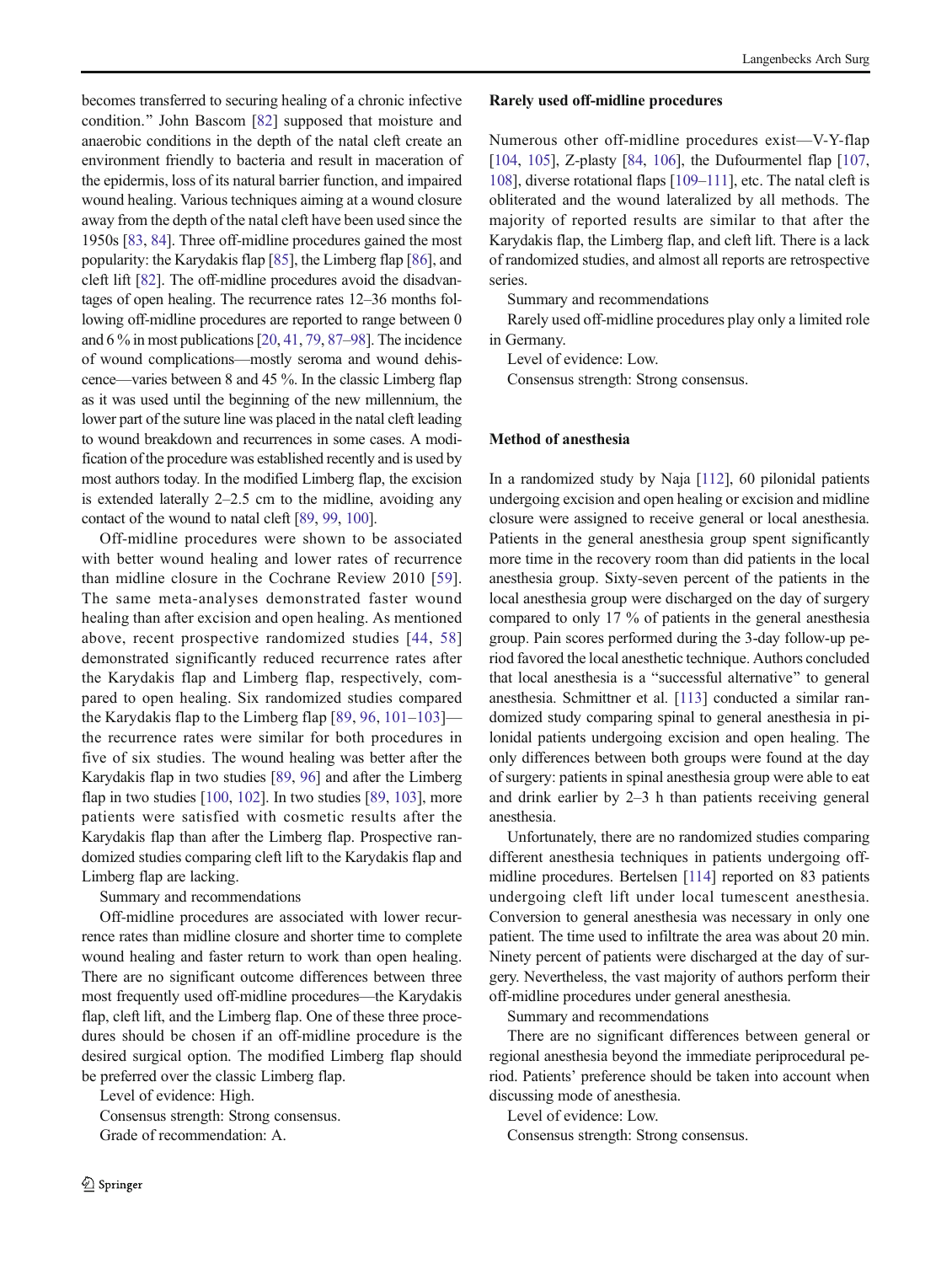## <span id="page-6-0"></span>Antibiotic prophylaxis

Sondenaa et al. [\[115](#page-10-0)] conducted a randomized study to assess the efficacy of preoperative prophylactic antibiotics in 51 patients undergoing midline closure. Preoperative one-dose cefoxitin was compared to placebo. The overall wound complication rate was 61 %, and no difference in wound complication rate was observed between antibiotic prophylaxis and placebo. Anaerobic bacteria have been recognized to play a crucial role in wound healing in the gluteal cleft [[94](#page-10-0)]. Unfortunately, authors of the abovementioned randomized trial did not use antibiotics against anaerobic bacteria.

There is a lack of further reliable prospective randomized trials addressing antibiotic prophylaxis. Nevertheless, most authors use a single-dose preoperative prophylaxis containing antibiotics against anaerobic microorganisms [\[55,](#page-9-0) [89,](#page-9-0) [90](#page-10-0), [94](#page-10-0), [98,](#page-10-0) [116\]](#page-10-0).

Summary and recommendations

There is a lack of current randomized studies addressing preoperative and/or postoperative antibiotic prophylaxis. A single-dose antibiotic prophylaxis is used by most authors and could be recommended empirically.

Level of evidence: Low.

Consensus strength: Strong consensus.

| Table 3 |  | Summary of recommendations |  |
|---------|--|----------------------------|--|
|---------|--|----------------------------|--|

| Subject                                               | Recommendation                                                                                                                                                                                                  | Level of<br>evidence | Consensus<br>strength | Grade of<br>recommendation |
|-------------------------------------------------------|-----------------------------------------------------------------------------------------------------------------------------------------------------------------------------------------------------------------|----------------------|-----------------------|----------------------------|
| Treatment of symptomatic<br>and asymptomatic patients | Asymptomatic patients should not undergo any treatment.<br>Symptomatic patients should be treated surgically.                                                                                                   | Low                  | Strong                |                            |
| Acute abscess                                         | Mere incision in preferred for most patients.                                                                                                                                                                   | Low                  | Strong                |                            |
| Treatment by phenol                                   | Phenol is not approved for treatment in human beings in<br>Germany due to presumed toxicity.                                                                                                                    | Low                  | Strong                |                            |
| Pit picking                                           | Pit picking and similar minimally invasive procedures<br>could be used in patients with limited primary disease.                                                                                                | Low                  | Strong                | $\boldsymbol{0}$           |
| Sinusectomy                                           | A promising minimally invasive procedure, however, the<br>experience is still limited.                                                                                                                          | Low                  | Strong                |                            |
| Excision and open wound healing                       | Prolonged wound healing and delayed return to work as<br>compared to off-midline procedures. The method is<br>simple and easy reproducible. Thus, open healing<br>should be regarded as standard procedure yet. | High                 | Strong                | А                          |
| Marsupialization                                      | Consensus group agreed that marsupialization should be<br>abandoned due to postoperative pain and unfavorable<br>cosmetic results.                                                                              | Low                  | Strong                |                            |
| Midline closure                                       | Midline wound closure should be abandoned due to<br>increased rate of wound dehiscence and high<br>recurrence rate.                                                                                             | High                 | Strong                | A                          |
| Off-midline procedures                                | Off-midline procedures are associated with lower<br>recurrence rate than midline closure and shorter time<br>to complete wound healing and faster return to work<br>than open healing.                          | High                 | Strong                | А                          |
|                                                       | There are no significant outcome differences between<br>three most frequently used off-midline procedures-the<br>Karydakis flap, cleft lift, and the Limberg flap.                                              |                      |                       |                            |
| Rarely used <i>off-midline</i> procedures             | Results of some rarely used off-midline procedures—V-Y<br>flap, the Dufourmentel flap, and Z-plasty-are<br>comparable to the Karydakis flap, cleft lift, and the<br>Limberg flap.                               | Low                  | Strong                |                            |
| Method of anesthesia                                  | There are no significant differences between surgeries under<br>general or regional anesthesia beyond immediate<br>periprocedural period.                                                                       | Low                  | Strong                |                            |
| Antibiotic prophylaxis                                | A single dose of antibiotic prophylaxis should be given<br>preoperatively.                                                                                                                                      | Low                  | Strong                |                            |
| Wound drainage                                        | The present data are inconclusive. Hence, no formal<br>recommendation to the use of wound drainage could<br>be made.                                                                                            | Low                  | Strong                | $\boldsymbol{0}$           |
| Postoperative hair removal                            | Postoperative shaving should not be performed. The use<br>of postoperative laser depilation could not be<br>recommended due to a lack of reliable data.                                                         | Low                  | Strong                |                            |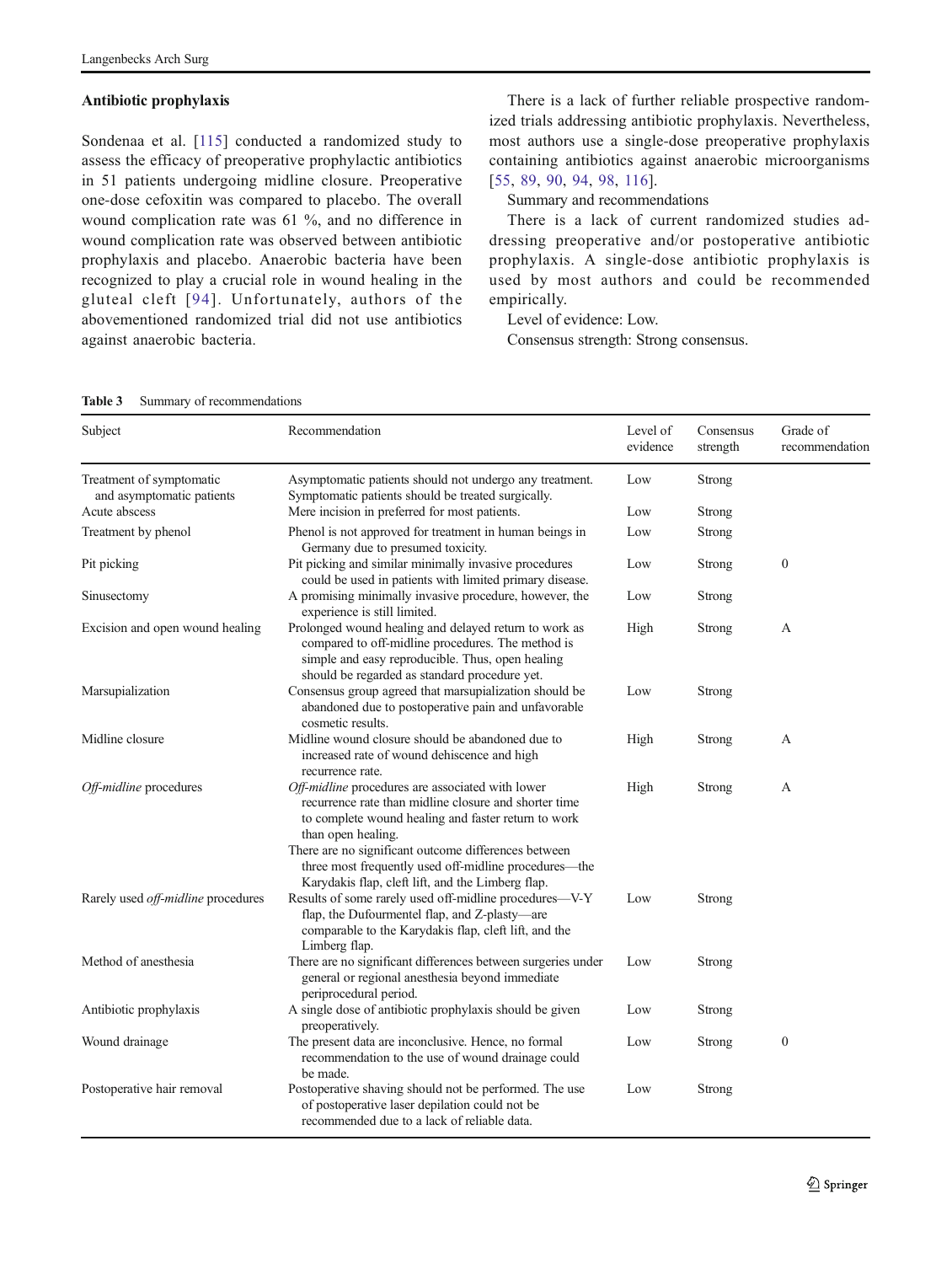## <span id="page-7-0"></span>Wound drainage

Several prospectively randomized studies addressed the use of subcutaneous drainage in pilonidal patients undergoing various procedures with primary wound closure. Tochhi [\[117\]](#page-10-0) included 103 patients undergoing midline closure with or without drain. A significant increase of wound complications  $(42 \text{ vs. } 6 \%)$  was noted in the nodrainage group. Contrary, in a similar study including 803 patients undergoing midline closure, Milone [\[118\]](#page-10-0) did not find any difference between groups (11 vs. 9 %). Similarly designed randomized study by Gurer [[119\]](#page-10-0) revealed more wound complications in no-drainage group (32 vs. 8 %) in 50 patients undergoing the Karydakis flap. However, a significantly increased rate of wound complications in the drainage-group was noted by Colak [[120](#page-10-0)] in a randomized study including 101 patients undergoing the Limberg flap. Finally, the wound complication rate was similar in 55 patients undergoing the Limberg flap with or without subcutaneous drain in a randomized study by Kirkil [\[121\]](#page-10-0).

Summary and recommendations

No conclusion regarding use of subcutaneous drainage in patients undergoing wound closure could be drawn from the current data.

Level of evidence: Low. Consensus strength: Strong consensus. Grade of recommendation: 0.

## Postoperative shaving/depilation

Postoperative shaving or use of a depilatory cream has been advocated by most authors and was the standard of care over the course of many decades [[67](#page-9-0), [116](#page-10-0), [122](#page-10-0)], although there was a serious lack of strong evidence supporting any long-term hair removal. Moreover, Petersen et al. [\[123\]](#page-10-0) noted a significantly increased recurrence rate in patients performing razor shaving after pilonidal surgery (midline closure or open healing,  $n = 504$ ) as compared to those who did not (30 vs. 20 %,  $p < 0.01$ ). Some smaller retrospective case series [\[124](#page-10-0)–[126\]](#page-10-0) showed favorable results adding a depilation by alexandrite laser to pilonidal surgery. However, the only prospective randomized study comparing patients undergoing the Karydakis flap with or without postoperative laser depilation demonstrated significantly increased recurrence rate und higher postoperative pain scores in patients performing laser depilation [\[127\]](#page-10-0).

Summary and recommendations

Postoperative shaving should not be performed. The use of postoperative laser depilation could not be recommended due to a lack of reliable data.

Level of evidence: Low.

Consensus strength: Strong consensus.

### **Comments**

Open healing or midline closure following the excision of pilonidal disease was the mainstay of pilonidal treatment for several decades. Despite the increasing number of novel surgical and nonsurgical techniques published in the literature, most surgeons in Germany still prefer one of these traditional methods to treat their patients. The aim of the current guideline was to assess the current evidence regarding traditional and newer treatment methods. Unfortunately, the level of evidence on most topics is moderate or low since the vast majority of publications are retrospective case series. Although numerous prospective randomized trials addressing various surgical procedures have been conducted during the last two decades, most of these studies are lacking a power calculation and do not describe allocation concealing. Most prospective randomized trials have been performed in countries with Mediterranean population (Middle East and Southern Europe) questioning the applicability of the results to Western population. Also, there is still a paucity of prospective randomized trials comparing open healing to off-midline closure. Many recommendations of the current guideline were based mainly on agreement since the level of evidence was low with a wide room for interpretation. Thus, open wound healing was not abandoned by current guideline despite growing criticism during the last decades. A summary of the guideline is shown in Table [3.](#page-6-0)

#### Compliance with ethical standards

Conflict of interest The authors declare that they have no conflict of interest.

Research involving human participants and/or animals Ethical approval: This article does not contain any studies with human participants or animals performed by any of the authors. Therefore, no informed consent had to be obtained prior to preparation of current manuscript.

#### **References**

- 1. Phillips, B, Ball C, Sackett D, Badenoch D, Straus S, Haynes B, Dawes M (2009) Oxford Centre for Evidence-based medicine levels of evidence. [www.cebm.net/index.aspx?o=1025](http://www.cebm.net/index.aspx?o=1025)
- 2. Atkins D, Best D, Briss PA, Eccles M, Falck-Ytter Y, Flottorp S, Guyatt GH, Harbour RT, Haugh MC, Henry D, Hill S, Jaeschke R, Leng G, Liberati A, Magrini N, Mason J, Middleton P, Mrukowicz J, O'Connell D, Oxman AD, Phillips B, Schünemann HJ, Edejer T, Varonen H, Vist GE, Williams JW Jr, Zaza S, GRADE Working Group (2004) Grading quality of evidence and strength of recommendations. BMJ 328:1490
- 3. Ommer A, Berg E, Breitkopf C, Bussen D, Doll D, Fürst A, Herold A, Hetzer F, Jacobi TH, Krammer H, Lenhard BH, Osterholzer G, Petersen S, Ruppert R, Schwandner O, Sailer M, Schiedeck THK, Schmidt-Lauber M, Stoll M, Strittmatter B,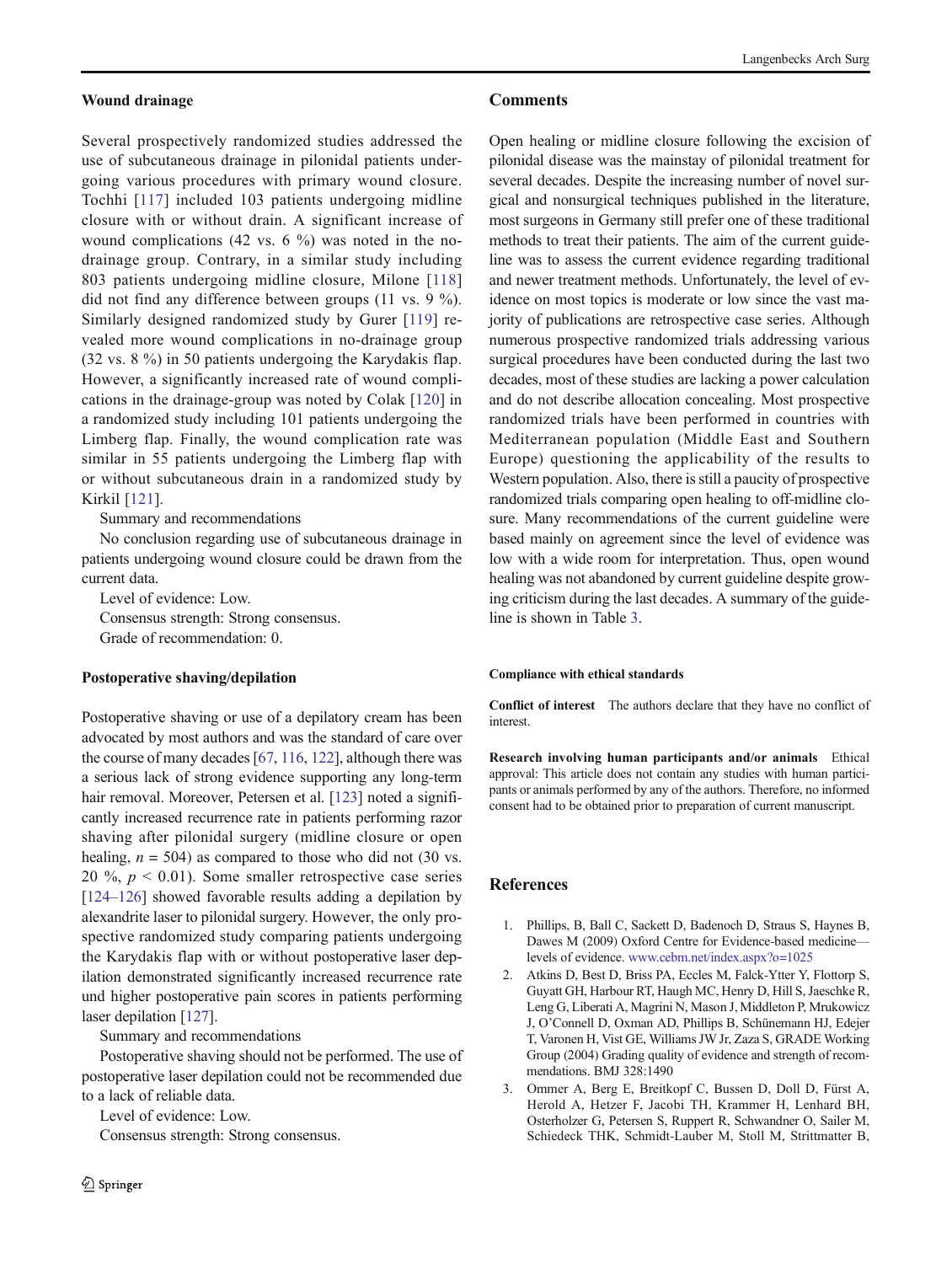<span id="page-8-0"></span>Iesalnieks I (2014) S3-Leitlinie: sinus pilonidalis. Coloproctology 36:272–322

- 4. Doll D, Friederichs J, Boulesteix AL, Düsel W, Fend F, Petersen S (2008) Surgery for asymptomatic pilonidal sinus disease. Int J Color Dis 23:839–844
- 5. Doll D, Friederichs J, Dettmann H, Boulesteix AL, Duesel W, Petersen S (2008) Time and rate of sinus formation in pilonidal sinus disease. Int J Color Dis 23:359–364
- 6. Hussain ZI, Aghahoseini A, Alexander D (2012) Converting emergency pilonidal abscess into an elective procedure. Dis Colon rectum 55:640–645
- 7. Khalil PN, Brand D, Siebeck M, Hallfeldt K, Mutschler W, Kanz KG (2009) Aspiration and injection-based technique for incision and drainage of a sacrococcygeal pilonidal abscess. J Emerg Med 36:60–63
- 8. Jensen SL, Harling H (1988) Prognosis after simple incision and drainage for a first-episode acute pilonidal abscess. Br J Surg 75: 60–61
- 9. Dogru O, Camci C, Aygen E, Girgin M, Topuz O (2004) Pilonidal sinus treated with crystallized phenol: an eight-year experience. Dis Colon rectum 47:1934–1938
- 10. Kaymakcioglu N, Yagci G, Simsek A, Unlu A, Tekin OF, Cetiner S, Tufan T (2005) Treatment of pilonidal sinus by phenol application and factors affecting the recurrence. Tech Coloproctol 9: 21–24
- 11. Olmez A, Kayaalp C, Aydin C (2013) Treatment of pilonidal disease by combination of pit excision and phenol application. Tech Coloproctol 17:201–206
- 12. Aksoy HM, Aksoy B, Egemen D (2010) Effectiveness of topical use of natural polyphenols for the treatment of sacrococcygeal pilonidal sinus disease: a retrospective study including 192 patients. Eur J Dermatol 20:476–481
- 13. Aygen E, Arslan K, Dogru O, Basbug M, Camci C (2010) Crystallized phenol in nonoperative treatment of previously operated, recurrent pilonidal disease. Dis Colon rectum 53:932–935
- 14. Kayaalp C, Olmez A, Aydin C, Piskin T, Kahraman L (2010) Investigation of a one-time phenol application for pilonidal disease. Med Princ Pract 19:212–215
- 15. Kelly SB, Graham WJ (1989) Treatment of pilonidal sinus by phenol injection. Ulster Med J 58:56–59
- 16. Sakçak I, Avşar FM, Coşgun E (2010) Comparison of the application of low concentration and 80 % phenol solution in pilonidal sinus disease. JRSM Short Rep 1:5
- 17. Bruce RM, Santodonato J, Neal MW (1987) Summary review of the health effects associated with phenol. Toxicol Ind Health 3: 535–568
- 18. Lord PH, Millar DM (1965) Pilonidal sinus: a simple treatment. Br J Surg 52:298–300
- 19. Bascom J (1980) Pilonidal disease: origin from follicles of hairs and results of follicle removal as treatment. Surgery 87:567–572
- 20. Nordon IM, Senapati A, Cripps NP (2009) A prospective randomized controlled trial of simple Bascom's technique versus Bascom's cleft closure for the treatment of chronic pilonidal disease. Am J Surg 197:189–192
- 21. Senapati A (2003) Failed pilonidal surgery: new paradigm and new operation leading to cures. Tech Coloproctol 7:211
- 22. Iesalnieks I, Deimel S, Kienle K, Schlitt HJ, Zülke C (2011) Pitpicking surgery for pilonidal disease. Chirurg 82:927–931
- 23. Colov EP, Bertelsen CA (2011) Short convalescence and minimal pain after out-patient Bascom's pit-pick operation. Dan Med Bull 58:A4348
- 24. Majeski J, Stroud J (2011) Sacrococcygeal pilonidal disease. Int Surg 96:144–147
- 25. Maghsoudi H, Nezami N, Ghamari AA (2011) Ambulatory treatment of chronic pilonidal sinuses with lateral incision and primary suture. Can J Surg 54:78–82
- 26. Gips M, Melki Y, Salem L, Weil R, Sulkes J (2008) Minimal surgery for pilonidal disease using trephines: description of a new technique and long-term outcomes in 1,358 patients. Dis Colon rectum 51:1656–1662
- 27. Soll C, Hahnloser D, Dindo D, Clavien PA, Hetzer F (2008) A novel approach for treatment of sacrococcygeal pilonidal sinus: less is more. Int J Color Dis 23:177–180
- 28. Soll C, Dindo D, Steinemann D, Hauffe T, Clavien PA, Hahnloser D (2012) Sinusectomy for primary pilonidal sinus: less is more. Surgery 150:996–1001
- 29. Kement M, Oncel M, Kurt N, Kaptanoglu L (2006) Sinus excision for the treatment of limited chronic pilonidal disease: results after a medium-term follow-up. Dis Colon rectum 49:1758–1762
- 30. Oncel M, Kurt N, Kement M, Colak E, Eser M, Uzun H (2002) Excision and marsupialization versus sinus excision for the treatment of limited chronic pilonidal disease: a prospective, randomized trial. Tech Coloproctol 6:165–169
- 31. Ortiz HH, Marti J, Sitges A (1977) Pilonidal sinus: a claim for simple track incision. Dis Colon rectum 20:325–328
- 32. Mohamed HA, Kadry I, Adly S (2005) Comparison between three therapeutic modalities for non-complicated pilonidal sinus disease. Surgeon 3:73–77
- 33. Al-Homoud SJ, Habib ZS, Abdul Jabbar AS, Isbister WH (2001) Management of sacrococcygeal pilonidal disease. Saudi Med J 22: 762–764
- 34. Fazeli MS, Lebaschi AH, Adel MG, Kazemeini AR (2008) Evaluation of the outcome of complete sinus excision with reconstruction of the umbilicus in patients with umbilical pilonidal sinus. World J Surg 32:2305–2308
- 35. Füzün M, Bakir H, Soylu M, Tansuğ T, Kaymak E, Haŕmancioğlu O (1994) Which technique for treatment of pilonidal sinus—open or closed? Dis Colon rectum 37:1148–1150
- 36. McCallum IJ, King PM, Bruce J (2008) Healing by primary closure versus open healing after surgery for pilonidal sinus: systematic review and meta-analysis. BMJ 336:868–871
- 37. Reboa G, Gipponi M, Testa T, Giannini G, Scala M, Dalla Costa R, Strada P (2007) Regenerative medicine for the definitive surgical repair of pilonidal sinus. A new method of wound reconstruction. In Vivo 21:529–534
- 38. Søndenaa K, Andersen E, Søreide JA (1992) Morbidity and short term results in a randomised trial of open compared with closed treatment of chronic pilonidal sinus. Eur J Surg 158:351–355
- 39. Testini M, Piccinni G, Miniello S, Di Venere B, Lissidini G, Nicolardi V, Bonomo GM (2001) Treatment of chronic pilonidal sinus with local anaesthesia: a randomized trial of closed compared with open technique. Color Dis 3:427–430
- 40. Al-Hassan HK, Francis IM, Neglén P (1990) Primary closure or secondary granulation after excision of pilonidal sinus? Acta Chir Scand 156:695–699
- 41. Gendy AS, Glick RD, Hong AR, Dolgin SE, Soffer SZ, Landers H, Herrforth M, Rosen NG (2011) A comparison of the cleft lift procedure vs wide excision and packing for the treatment of pilonidal disease in adolescents. J Pediatr Surg 46:1256–1259
- 42. Gidwani AL, Murugan K, Nasir A, Brown R (2010) Incise and lay open: an effective procedure for coccygeal pilonidal sinus disease. Ir J Med Sci 179:207–210
- 43. Iesalnieks I, Agha A, von Breitenbuch P, Schlitt HJ, Fürst A (2006) Chirurgische Behandlung des sinus pilonidalis. Viszeralchirurgie 41:399–406
- 44. Jamal A, Shamim M, Hashmi F, Qureshi MI (2009) Open excision with secondary healing versus rhomboid excision with Limberg transposition flap in the management of sacrococcygeal pilonidal disease. J Pak Med Assoc 59:157–160
- 45. Matter I, Kunin J, Schein M, Eldar S (1995) Total excision versus non-resectional methods in the treatment of acute and chronic pilonidal disease. Br J Surg 82:752–753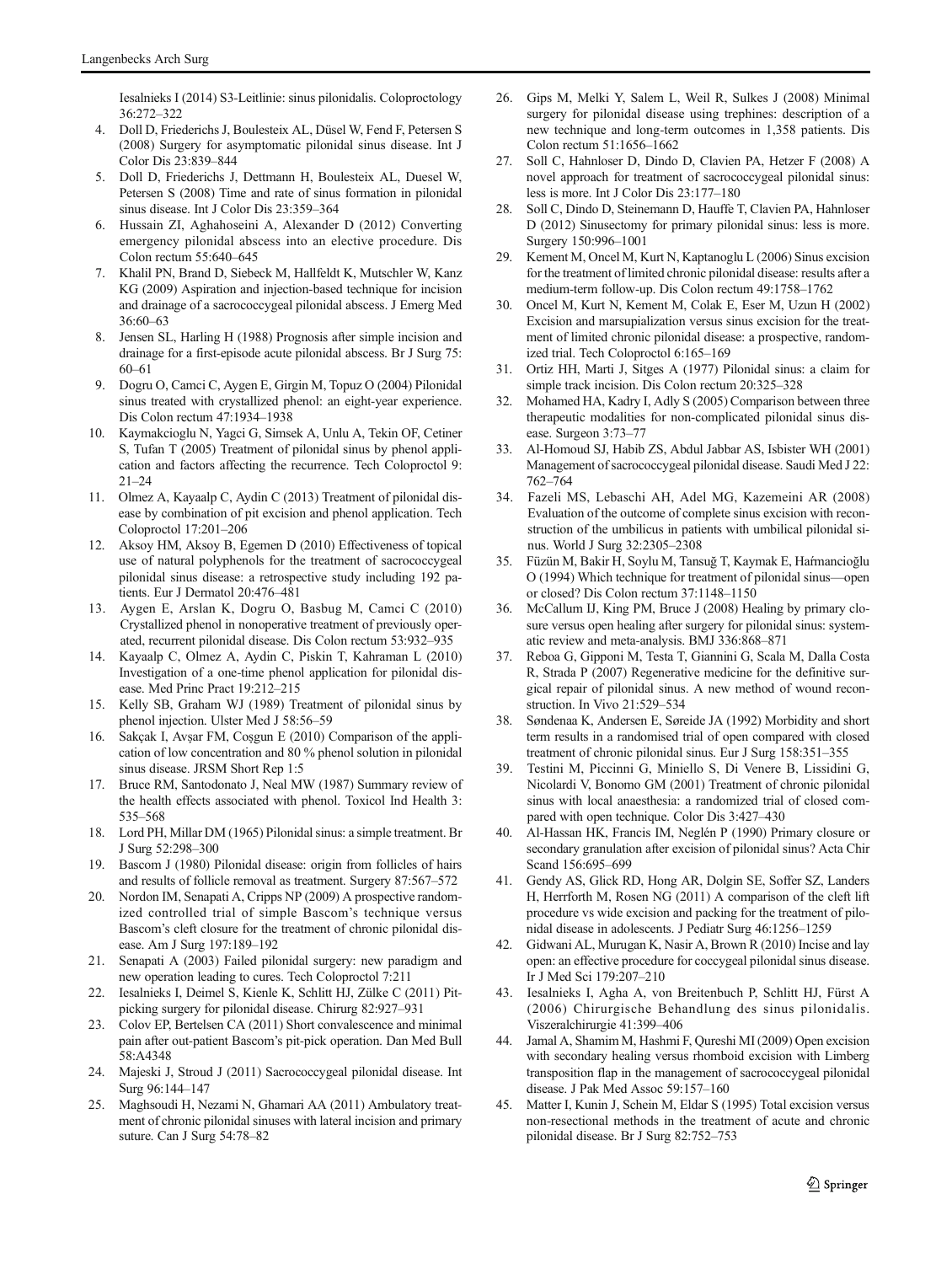- <span id="page-9-0"></span>46. Rabie ME, Al Refeidi AA, Al Haizaee A, Hilal S, Al Ajmi H, Al Amri AA (2007) Sacrococcygeal pilonidal disease: sinotomy versus excisional surgery, a retrospective study. ANZ J Surg 77:177– 180
- 47. Solla JA, Rothenberger DA (1990) Chronic pilonidal disease. An assessment of 150 cases. Dis Colon rectum 33:758–761
- 48. Stansby G, Greatorex R (1989) Phenol treatment of pilonidal sinuses of the natal cleft. Br J Surg 76:729–730
- 49. Greenberg R, Kashtan H, Skornik Y, Werbin N (2004) Treatment of pilonidal sinus disease using fibrin glue as a sealant. Tech Coloproctol 8:95–98
- 50. Al-Salamah SM, Hussain MI, Mirza SM (2007) Excision with or without primary closure for pilonidal sinus disease. J Pak Med Assoc 57:388–391
- 51. Popeskou S, Christoforidis D, Ruffieux C, Demartines N (2011) Wound infection after excision and primary midline closure for pilonidal disease: risk factor analysis to improve patient selection. World J Surg 35:206–211
- 52. Gaston EA, Wilde WL (1965) Epidermoid carcinoma arising in a pilonidal sinus. Dis Colon rectum 8:343–348
- 53. Doll D (2007) Sinotomy versus excisional surgery for pilonidal sinus. ANZ J Surg 77:599–600
- 54. Iesalnieks I, Deimel S, Schlitt HJ (2013) Karydakis flap for recurrent pilonidal disease. World J Surg 37:1115–1120
- 55. Iesalnieks I, Fürst A, Rentsch M, Jauch KW (2003) Erhöhtes Rezidivrisiko nach primärem medianen Wundverschluss bei Patienten mit Pilonidalsinus. Chirurg 74:461–468
- 56. Kronborg O, Christensen K, Zimmermann-Nielsen C (1985) Chronic pilonidal disease: a randomized trial with a complete 3 year follow-up. Br J Surg 72:303–304
- 57. Lorant T, Ribbe I, Mahteme H, Gustafsson UM, Graf W (2011) Sinus excision and primary closure versus laying open in pilonidal disease: a prospective randomized trial. Dis Colon rectum 54:300– 305
- 58. Keshvari A, Keramati MR, Fazeli MS, Kazemeini A, Meysamie A, Nouritaromlou MK (2015) Karydakis flap versus excision-only technique in pilonidal disease. J Surg Res 198:260–266
- 59. Al-Khamis A, McCallum I, King PM, Bruce J (2011) Healing by primary versus secondary intention after surgical treatment for pilonidal sinus. Cochrane Database Syst Rev :CD006213
- 60. Abramson DJ, Cox PA (1954) The marsupialization operation for pilonidal cysts and sinuses under local anesthesia with lidocaine; an ambulatory method of treatment. Ann Surg 139:341–349
- 61. Aydede H, Erhan Y, Sakarya A, Kumkumoglu Y (2001) Comparison of three methods in surgical treatment of pilonidal disease. ANZ J Surg 71:362–364
- 62. Ersoy OF, Karaca S, Kayaoglu HA, Ozkan N, Celik A, Ozum T (2007) Comparison of different surgical options in the treatment of pilonidal disease: retrospective analysis of 175 patients. Kaohsiung J Med Sci 23:67–70
- 63. Meban S, Hunter E (1982) Outpatient treatment of pilonidal disease. Can Med Assoc J 126:941
- 64. Watters N, Macdonald IB (1958) Marsupialization of pilonidal sinus and abscess: a report of 50 cases. Can Med Assoc J 79: 236–240
- 65. Gencosmanoglu R, Inceoglu R (2005) Modified lay-open (incision, curettage, partial lateral wall excision and marsupialization) versus total excision with primary closure in the treatment of chronic sacrococcygeal pilonidal sinus: a prospective, randomized clinical trial with a complete two-year follow-up. Int J Color Dis 20:415–422
- 66. Karakayali F, Karagulle E, Karabulut Z, Oksuz E, Moray G, Haberal M (2009) Unroofing and marsupialization vs. rhomboid excision and Limberg flap in pilonidal disease: a prospective, randomized, clinical trial. Dis Colon rectum 52:496–502
- 67. Abu Galala KH, Salam IM, Abu Samaan KR, El Ashaal YI, Chandran VP, Sabastian M, Sim AJ (1999) Treatment of pilonidal sinus by primary closure with a transposed rhomboid flap compared with deep suturing: a prospective randomised clinical trial. Eur J Surg 165:468–472
- 68. Baier PK, Baumgartner U, Furtwängler A, Holzinger F, Schöffel U (2002) Therapy of the pilonidal sinus—primary wound closure or open wound after excision. Zentralbl Chir 127:310–314
- 69. Brieler HS (1997) Infected pilonidal sinus. Langenbecks Arch Chir Suppl Kongressbd 114:497–500
- 70. Denkers D, Girona J (1996) Der abszedierte sinus pilonidalis der Steißbeinregion—Möglichkeiten der chirurgischen Versorgung. Coloproctology 18:257–259
- 71. Doll D, Evers T, Matevossian E, Petersen S (2009) Outcome of chronic pilonidal disease treatment after ambulatory plain midline excision and primary suture. Am J Surg 197:693–694
- 72. Dudink R, Veldkamp J, Nienhuijs S, Heemskerk J (2011) Secondary healing versus midline closure and modified Bascom natal cleft lift for pilonidal sinus disease. Scand J Surg 100:110– 113
- 73. Holmebakk T, Nesbakken A (2005) Surgery for pilonidal disease. Scand J Surg 94:43–46
- 74. Lee SL, Tejirian T, Abbas MA (2008) Current management of adolescent pilonidal disease. J Pediatr Surg 43:1124–1127
- 75. Muzi MG, Milito G, Cadeddu F, Nigro C, Andreoli F, Amabile D, Farinon AM (2010) Randomized comparison of Limberg flap versus modified primary closure for the treatment of pilonidal disease. Am J Surg 200:9–14
- 76. Muzi MG, Milito G, Nigro C, Cadeddu F, Farinon AM (2009) A modification of primary closure for the treatment of pilonidal disease in day-care setting. Color Dis 11:84–88
- 77. Nursal TZ, Ezer A, Calişkan K, Törer N, Belli S, Moray G (2010) Prospective randomized controlled trial comparing V-Y advancement flap with primary suture methods in pilonidal disease. Am J Surg 199:170–177
- 78. Tavassoli A, Noorshafiee S, Nazarzadeh R (2011) Comparison of excision with primary repair versus Limberg flap. Int J Surg 9: 343–346
- 79. Akca T, Colak T, Ustunsoy B, Kanik A, Aydin S (2005) Randomized clinical trial comparing primary closure with the Limberg flap in the treatment of primary sacrococcygeal pilonidal disease. Tech Coloproctol 92:1081–1084
- 80. Okuş A, Sevinç B, Karahan O, Eryilmaz MA (2012) Comparison of Limberg flap and tension-free primary closure during pilonidal sinus surgery. World J Surg 36:431–435
- Patey DH, Scarff RW (1946) Pathology of postanal pilonidal sinus; its bearing on treatment. Lancet 2:484–486
- 82. Bascom JU (1987) Repeat pilonidal operations. Am J Surg 154: 118–122
- 83. Monro RS (1967) A consideration of some factors in the causation of pilonidal sinus and its treatment by Z-plasty. Am J Proctol 18: 215–225
- 84. Monro RS, McDermott FT (1965) The elimination of causal factors in pilonidal sinus treated by Z-plasty. Br J Surg 52:177–181
- 85. Karydakis GE (1973) New approach to the problem of pilonidal sinus. Lancet 2:1414–1415
- 86. Gwynn BR (1986) Use of the rhomboid flap in pilonidal sinus. Ann R Coll Surg Engl 68:40–41
- 87. Akinci OF, Coskun A, Ozgonul A, Terzi A (2006) Surgical treatment of complicated pilonidal disease: limited separate elliptical excision with primary closure. Color Dis 8:704–709
- 88. Bessa SS (2007) Results of the lateral advancing flap operation (modified Karydakis procedure) for the management of pilonidal sinus disease. Dis Colon rectum 50:1935–1940
- 89. Bessa SS (2013) Comparison of short-term results between the modified Karydakis flap and the modified Limberg flap in the